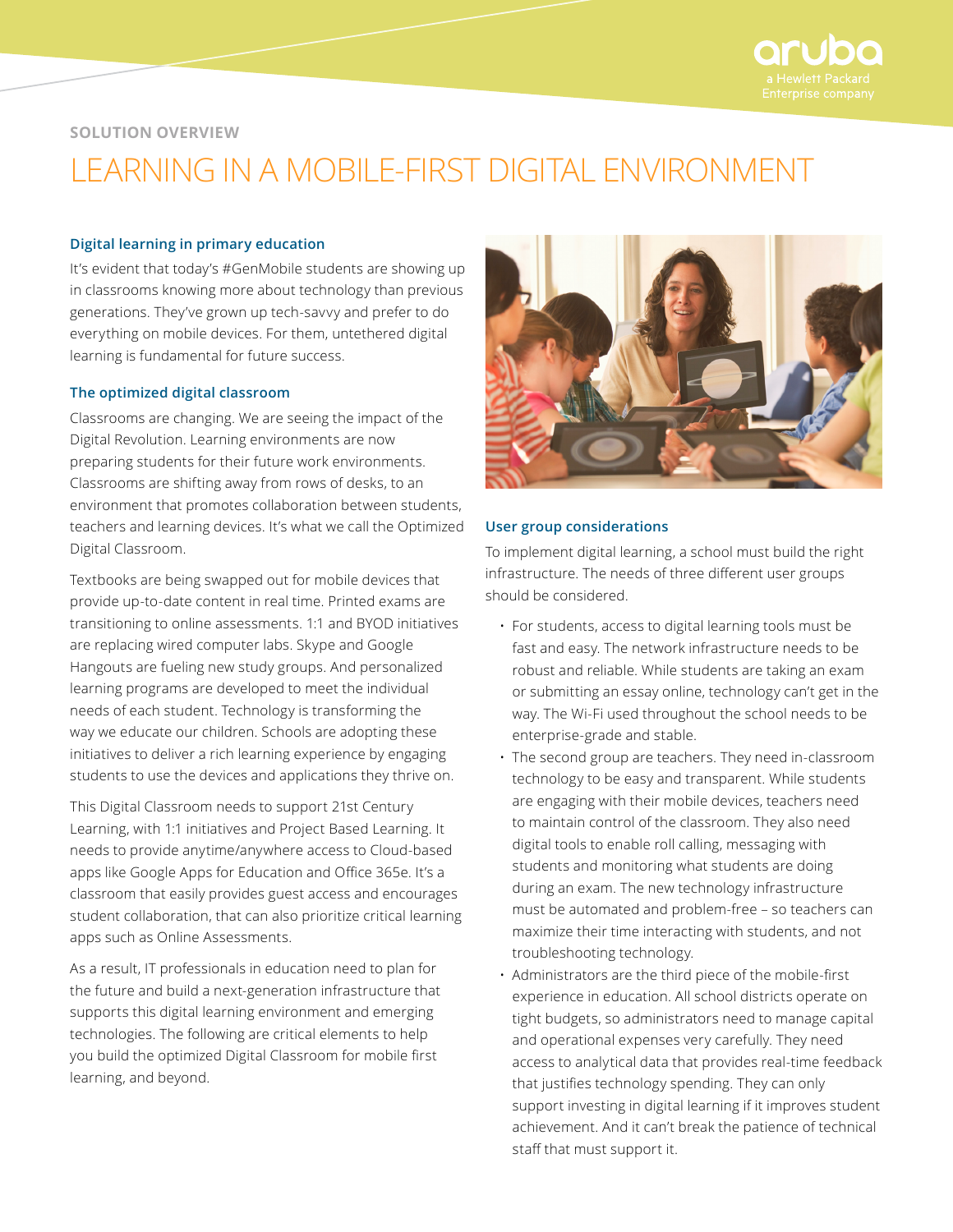# **BUILDING A ROBUST WI-FI INFRASTRUCTURE**

# **Constructing an intelligent Wi-Fi infrastructure**

Providing a mobile-first experience ensures that the students have anytime/anywhere access for uninterrupted learning; whether it's on a school-issued device or a student's own personal device. Which means you'll need a Wi-Fi infrastructure that can support the demand of mobile devices along with the bandwidth-hungry applications running on them. There are several things you can do to prepare for this:

- Plan to support 3-4 mobile devices per student, teacher devices, wireless printers, and other wireless equipment in the classroom. That means, in a classroom of 30 students, about 100 devices will connect to the network.
- Assess classroom application needs by collaborating with teachers to support a rich multimedia curriculum. For example, HD-quality video streaming requires 4 Mbps and some interactive learning games require up to 1 Mbps of bandwidth per user.
- Ensure high performance and connectivity through smart, dynamic access point (AP) technology; capable of prioritizing critical learning and testing applications over other apps, while blocking inappropriate content.
- Setup a policy management system that can implement enterprise-wide policies, strong security and an enhanced user experience for authenticated users and guests, with little to no touch.

# **Constructing an intelligent wired infrastructure**

A robust Wi-Fi deployment starts with a wired infrastructure. Connectivity is only as good as its foundation – and not every device is built to transmit at the same speed. Be sure your wired infrastructure can adapt to various Wi-Fi use cases. When planning out your wired network, consider the following:

- Plan to support multiple data drops per classroom; access point, projector, telephone and other wired devices.
- Ensure growth and flexibility, investing in multi-gigabit access solutions that can increase bandwidth speeds per port on existing cabling for cost-effective and convenient network upgrades.
- Protect investment in wired infrastructure with switches that can scale in capacity and functionality, like modular and stackable switches that can take advantage of software defined networking applications.
- Manage the entire network with real-time monitoring, proactive alerts, historical reporting and fast, efficient troubleshooting.

| <b>ARUBA SOLUTION PORTFOLIO</b>    |                                                                                          |                                                                                             |
|------------------------------------|------------------------------------------------------------------------------------------|---------------------------------------------------------------------------------------------|
|                                    | Administrative Office                                                                    | Campus                                                                                      |
| Switches                           | Aruba 5400R                                                                              | Aruba 3810 or Aruba 2920                                                                    |
| <b>Wireless Access Points</b>      | Aruba 215 or 320 APs                                                                     | Aruba 205 or 215 APs (classroom)<br>Aruba 320 APs (lecture hall)<br>Aruba 270 APs (outdoor) |
| <b>WLAN Controller</b>             | On-Premise – Aruba 7200<br>Cloud-based - Aruba Central<br>Controllerless - Aruba Instant |                                                                                             |
| Security                           | Aruba ClearPass<br>Policy Enforcement Firewall (PEF)<br><b>RF Protect</b>                |                                                                                             |
| <b>Network Management</b>          | Aruba AirWaye                                                                            |                                                                                             |
| <b>Mobile Engagement</b>           | Meridian with Aruba Beacons and Sensors                                                  |                                                                                             |
| <b>Software Defined Networking</b> | HPE SDN App Store<br>25+ Apps Available                                                  |                                                                                             |

**BENEFITS AND SOLUTIONS FOR EDUCATION**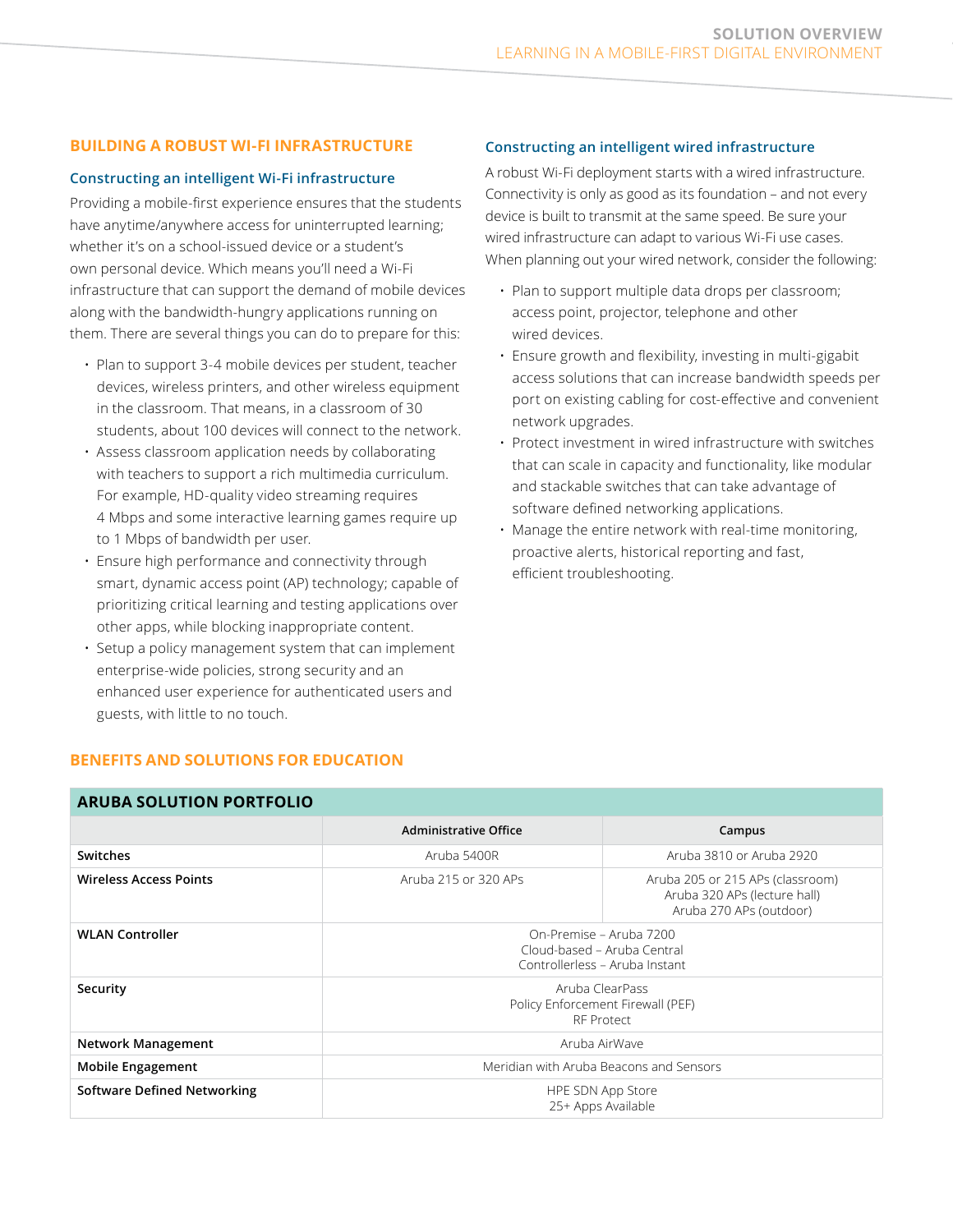# **Deploy a wired network capable of supporting multigigabit capacity**

To mobilize your wired network, it's important to avoid creating bottlenecks to your access switches. It's also important to anticipate how you'll modernize and support network and IP services as hundreds more mobile devices wirelessly connect at every school, without having to upgrade your wired infrastructure at every turn.

**Solution:** Deploy Aruba 3810 or 5400R switches that support the latest APs with PoE+ SmartRate multi-gigabit Ethernet. This unleashes the full potential of gigabit Wi-Fi, and sets up the learning environment for success as future technologies and mobile devices are developed and used. [Learn more](http://www.arubanetworks.com/products/networking/switches/)  [about Aruba's Multi-gigabit Ethernet Switches](http://www.arubanetworks.com/products/networking/switches/).

# **Deploy a flexible wireless network with investment protection**

When choosing to invest in a WLAN infrastructure, schools need to make smart financial decisions. Select a networking solution that can accommodate growth and change, without having to rip and replace. Needs within a school can quickly change, as 1:1 and BYOD initiatives are enacted. The network must be able to adapt. A rigid WLAN that is cheap to buy could end up breaking the bank if it can't adapt.

**Solution:** Aruba offers controllerless and controller-managed Wi-Fi with public cloud, private cloud and on-premises management. You're not locked into one architecture, so when your needs change, you keep 100% of your investment. At any time, Aruba Instant APs can easily convert to controller- managed mode, enabling you to mix and match the right solution for the right location – district office, school site or remote location. [Learn more about Aruba's](http://www.arubanetworks.com/products/networking/access-points/)  [Enterprise-grade Access Points](http://www.arubanetworks.com/products/networking/access-points/).

# **Ensure devices connect to the best AP**

Students and their devices are mobile; moving throughout the school campus during the school day. Often, those clients get "sticky" and try to stay attached to the first AP it connects to, even if there is a better AP around the corner.

**Solution:** WLANs with built-in RF management technology can get rid of sticky clients by gathering session performance metrics from devices and using this information to steer them to the best AP and radio. ArubaOS is built into every Aruba AP, and solves this problem for you with ClientMatch. [Learn more](http://www.arubanetworks.com/pdf/solutions/TB_ClientMatch.pdf)  [about Aruba's patented ClientMatch™ technology](http://www.arubanetworks.com/pdf/solutions/TB_ClientMatch.pdf).

# **Ensure safe and secure digital learning environment**

Teachers and students are increasingly using video, gaming and even social media to enrich learning and collaboration. This potentially exposes them to malicious and/or inappropriate content. These bandwidth-hungry applications and increased traffic on the network can also interrupt critical learning times, like when students are taking online assessments.

**Solution:** IT Departments need a reliable network with smart application handling to prioritize critical learning applications over other apps. With unprecedented visibility, AppRF™ technology in the Policy Enforcement Firewall leverages deep packet inspection to classify over 1,500 enterprise apps – and features a policy wizard to block, prioritize and limit bandwidth for any app or groups of apps. [Learn more about](http://www.arubanetworks.com/assets/ds/DS_PEF.pdf)  [Aruba's Policy Enforcement Firewall, with AppRF](http://www.arubanetworks.com/assets/ds/DS_PEF.pdf).

# **Support BYOD and 1:1 initiatives with confidence**

Students, teachers, staff, and guests connecting to the school network with a variety of personal devices create a tough challenge for IT. How do you authenticate users while providing Wi-Fi access to these devices, and keep the network secure with limited IT resources?

**Solution:** It is important that you do not sacrifice the security of your network, while trying to make it easy to onboard devices, users and guests. Aruba ClearPass simplifies device onboarding with self-enrollment and grants network access privileges based on user roles, device types and location. [Learn how Goddard Public Schools onboarded](http://www.arubanetworks.com/pdf/solutions/CS_Goddard.pdf)  [5,500 students](http://www.arubanetworks.com/pdf/solutions/CS_Goddard.pdf).

# **Simplify network management**

Despite limited IT resources, you can keep multi-vendor digital classrooms running by looking beyond traditional network management for a simpler and more cost-effective solution. Opt for an integrated management solution rather than multiple, siloed point-products that solve only one or two management issues.

**Solutions:** Aruba AirWave is a multivendor network management solution for a complex network infrastructure. Be assured that your solution of choice allows you to manage multiple generations of wired and wireless networking equipment from multiple vendors through a single, centralized pane of glass. [Learn how Fairfax County Public](http://www.arubanetworks.com/pdf/solutions/CS_FAIRFAX-SCHOOLS-wireless-management.pdf)  [Schools centrally manages Wi-Fi at 238 locations](http://www.arubanetworks.com/pdf/solutions/CS_FAIRFAX-SCHOOLS-wireless-management.pdf).